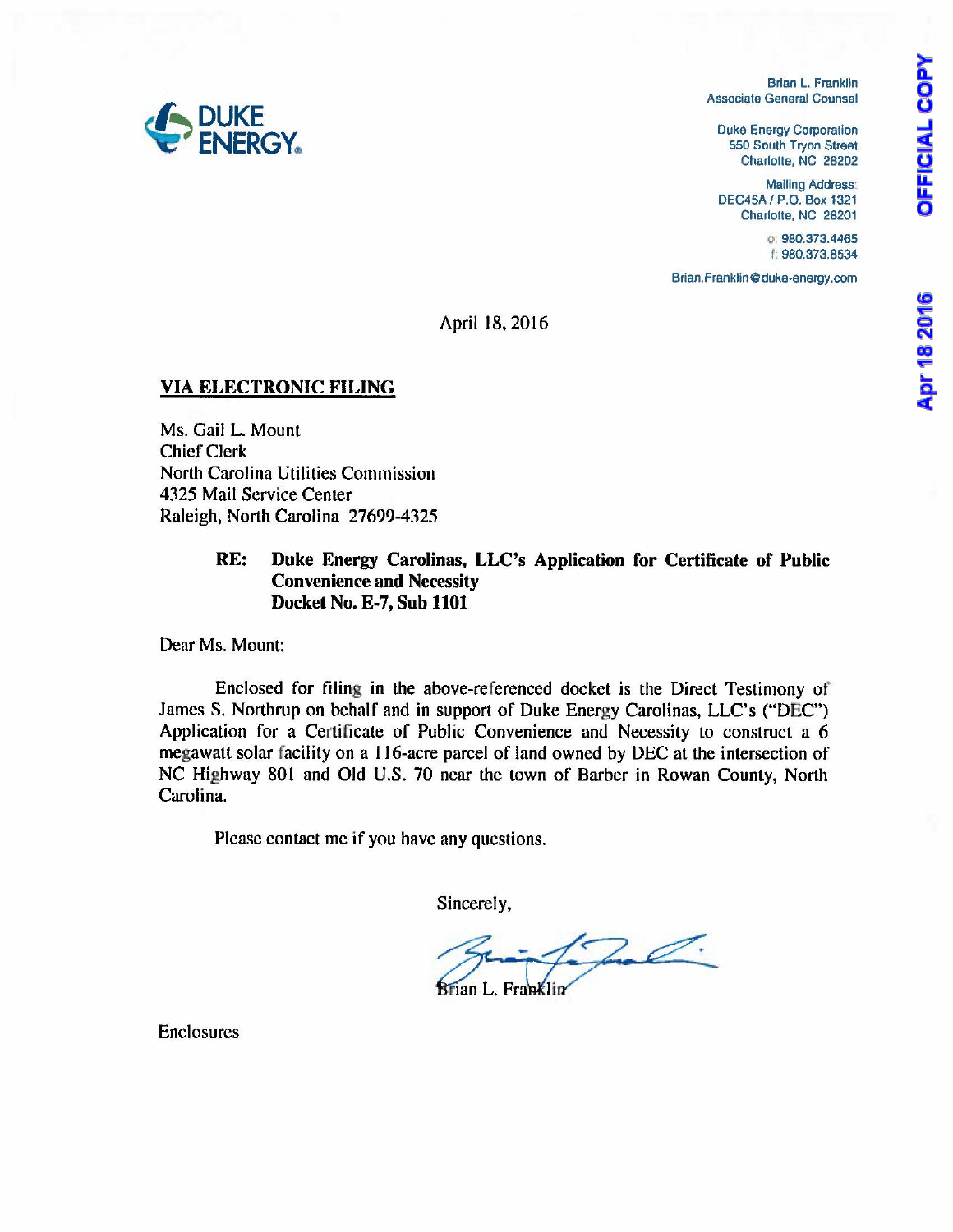## BEFORE THE NORTH CAROLINA UTILITIES COMMISSION

## DOCKET NO. E-7, SUB 1101

| In the Matter of                            |                              |
|---------------------------------------------|------------------------------|
| Application of Duke Energy Carolinas, LLC   | <b>DIRECT TESTIMONY OF</b>   |
| For A Certificate of Public Convenience and | <b>JAMES S. NORTHRUP FOR</b> |
| Necessity to Construct a 6 MW Solar         | DUKE ENERGY CAROLINAS, LLC   |
| Facility in Rowan County, North Carolina    |                              |
|                                             |                              |
|                                             |                              |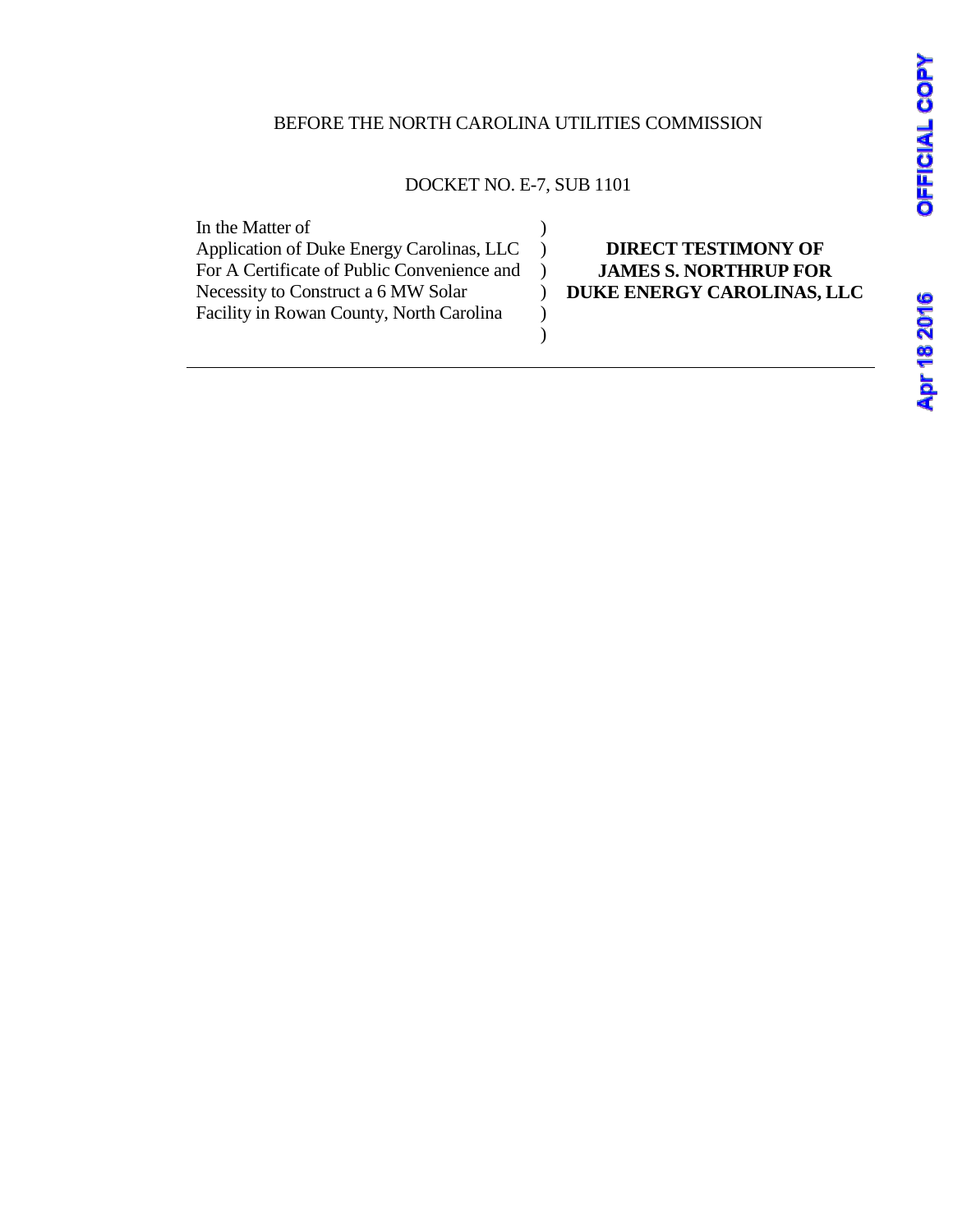# Apr 18 2016

### **Q. PLEASE STATE YOUR NAME AND BUSINESS ADDRESS.**

 A. My name is James S. Northrup and my business address is 400 South Tryon Street, Charlotte, North Carolina 28202.

### **Q. BY WHOM ARE YOU EMPLOYED AND IN WHAT CAPACITY?**

 A. I am employed as Director, Wholesale and Renewables Analytics by Duke Energy Business Services LLC. Duke Energy Business Services LLC is a service company affiliate of Duke Energy Progress, LLC ("Duke Energy Carolinas," "DEC", or "Company"). Duke Energy Carolinas is a wholly owned subsidiary of Duke Energy Corporation ("Duke Energy").

## **Q. WHAT ARE YOUR RESPONSIBILITIES AS DIRECTOR, WHOLESALE AND RENEWABLES ANALYTICS?**

 A. As Director, Wholesale & Renewables Analytics, I am responsible for developing specific strategies for Duke Energy's regulated utilities, including commercial support for Requests For Proposals ("RFPs") for renewable and supply side resources and major project/initiative business case analysis.

## **Q. PLEASE DESCRIBE YOUR EDUCATIONAL AND PROFESSIONAL BACKGROUND.**

 A. I am a registered professional engineer in the state of North Carolina, having received a Bachelor of Science in Civil Engineering from North Carolina State University and a Master's Degree in Business Administration from Queens University. I began my career at Duke Power Company in 1979 and have held a variety of responsibilities across Duke Energy in the areas of electric system distribution engineering, customer marketing, Demand-Side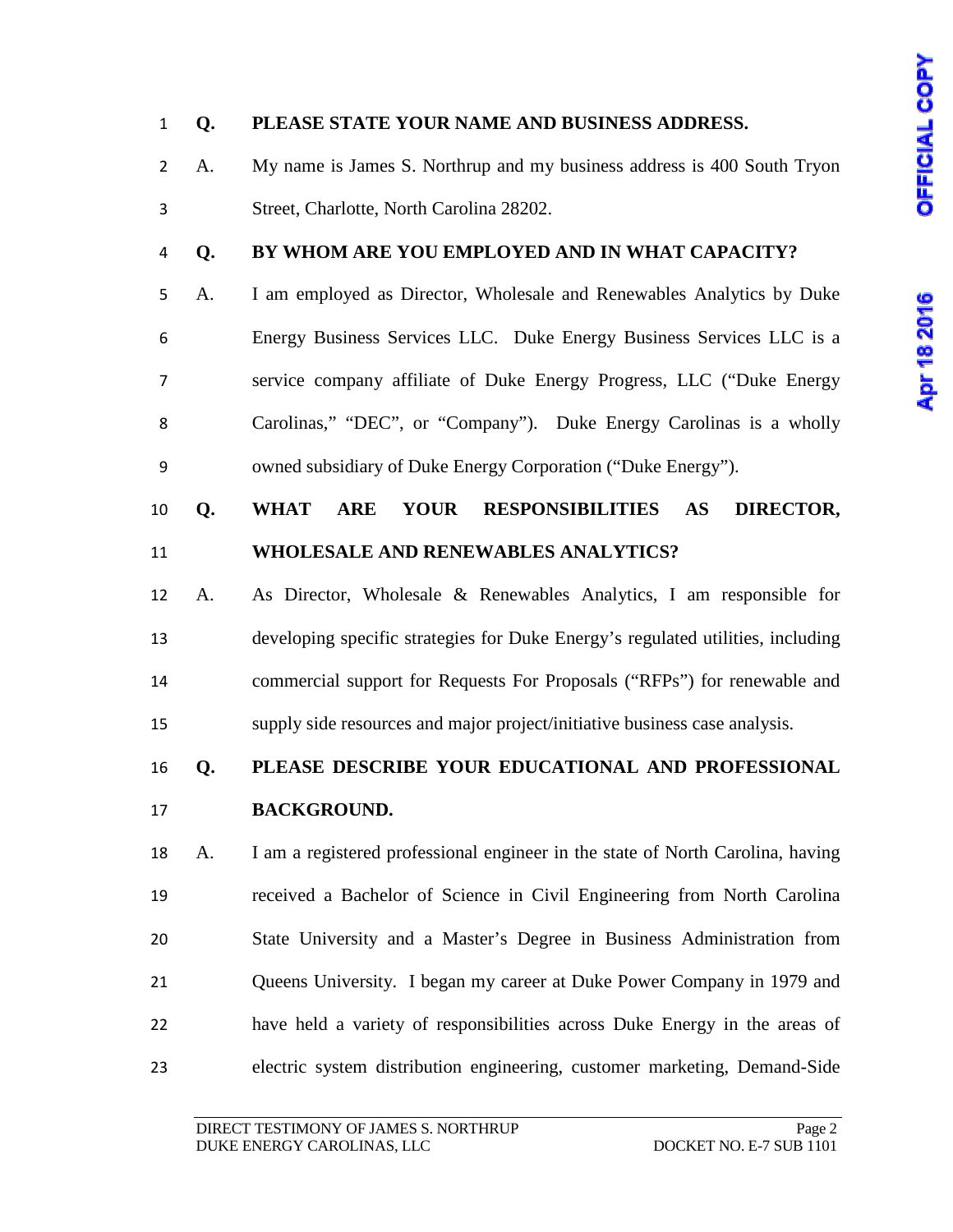Management Program design and implementation, generation business planning, generation expansion planning, energy risk management, and Integrated Resource Planning. After coordinating the development of Demand-Side Customer Programs, I joined the Generation System Planning Group in 1994 and coordinated the development of the Integrated Resource Plan ("IRP") filings for state regulatory agencies. I was promoted to Manager, Generation Business Support in the Power Generation Group in 2000 to lead the business case development and asset strategy for fossil/hydro generation. In 2003, I was promoted to Director, System and Power Planning Group to guide major investments for generation assets and develop expansion plans to maintain system reliability. In 2006, I was promoted to Director, Regulated Economic Analysis where I worked in Integrated Resource Planning, new generation investments, and maintaining system reliability. In July 2012, I was promoted to my current position as Director, Wholesale and Renewables Analytics.

## **Q. HAVE YOU PREVIOUSLY TESTIFIED BEFORE THE NORTH CAROLINA UTILITIES COMMISSION?**

 A. No, but I have submitted testimony in other dockets, most recently in E-2, Sub 1063, where this Commission granted Duke Energy Progress, LLC ("DEP") a Certificate of Public Convenience and Necessity to construct a 12.8 megawatt ("MW) solar facility at Marine Corps Base Camp Lejeune in Onslow County, North Carolina.

#### **Q. WHAT IS THE PURPOSE OF YOUR TESTIMONY?**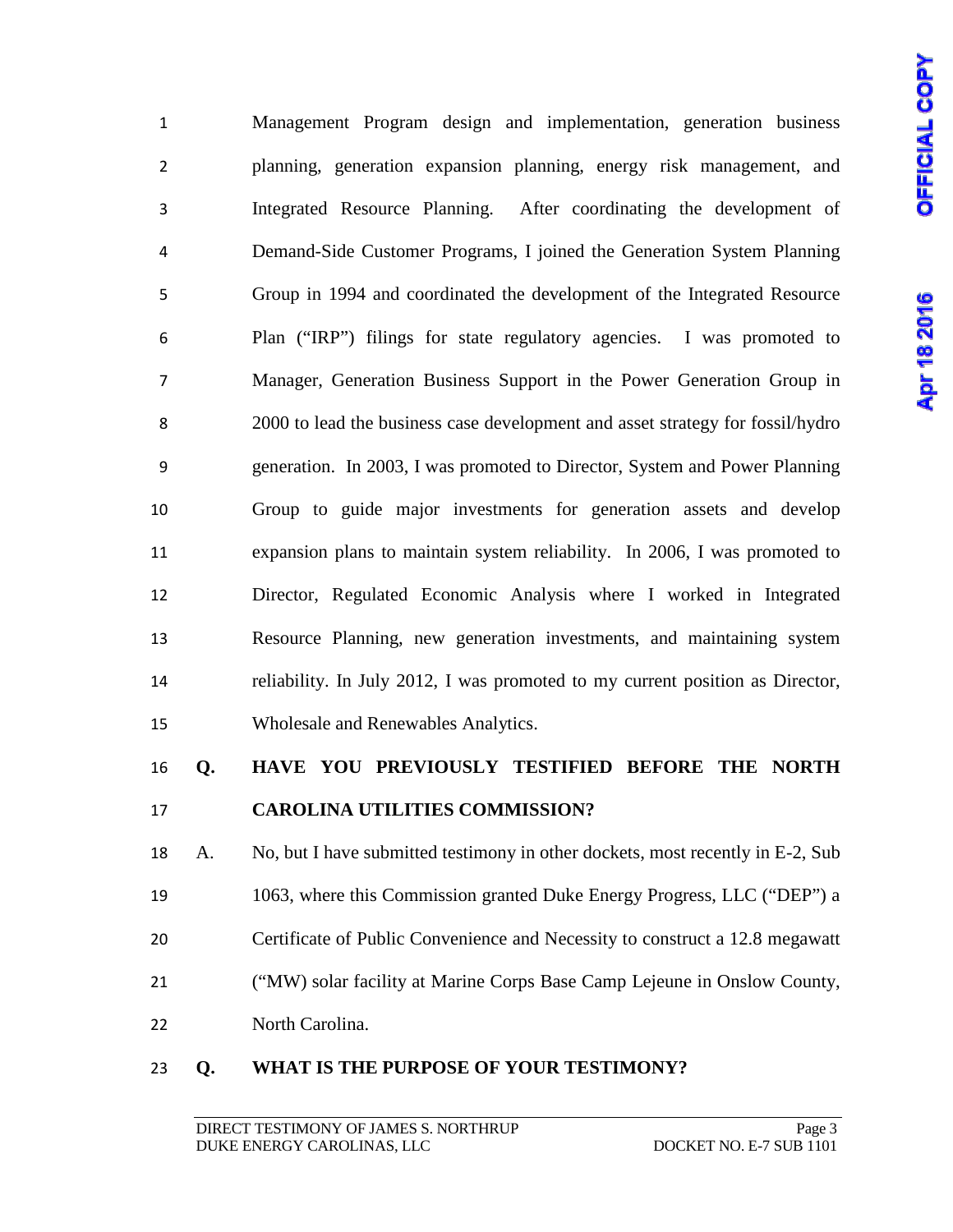A. The purpose of my testimony in this proceeding is to support DEC's CPCN to construct a 6 MW solar facility located at the intersection of NC Highway 801 and Old U.S. 70 near the town of Barber in Rowan County, North Carolina.

## **Q. WERE YOU INVOLVED IN PREPARING DEC'S APPLICATION IN THIS DOCKET?**

- A. Yes.
- **Q. TO YOUR KNOWLEDGE, HAS DEC FILED AND PROVIDED ALL INFORMATION, BEGUN PUBLIC NOTICE REQUIRED BY THIS COMMISSION, AND OBTAINED ALL FEDERAL AND STATE LICENSES, PERMITS, AND EXEMPTIONS REQUIRED FOR CONSTRUCTION AND OPERATION OF THIS PROPOSED GENERATION FACILITY?**
- A. Yes.

# **Q. WHY IS DEC REQUESTING THIS COMMISSION TO GRANT THE**

#### **CERTIFICATE OF PUBLIC CONVENIENCE AND NECESSITY?**

- A. As detailed in the CPCN application, upon approval from the Commission, the DEC-owned and operated Woodleaf Solar Facility ("Facility") will be constructed as a solar photovoltaic ("PV") electric generation facility located at the intersection of NC Highway 801 and Old U.S. 70 near the town of Barber in Rowan County, North Carolina, and will be situated on an approximately 116-acre parcel of land owned by DEC.
- Duke Energy Carolinas has a significant long-term need for Renewable Energy Credits ("RECs") to comply with the requirements of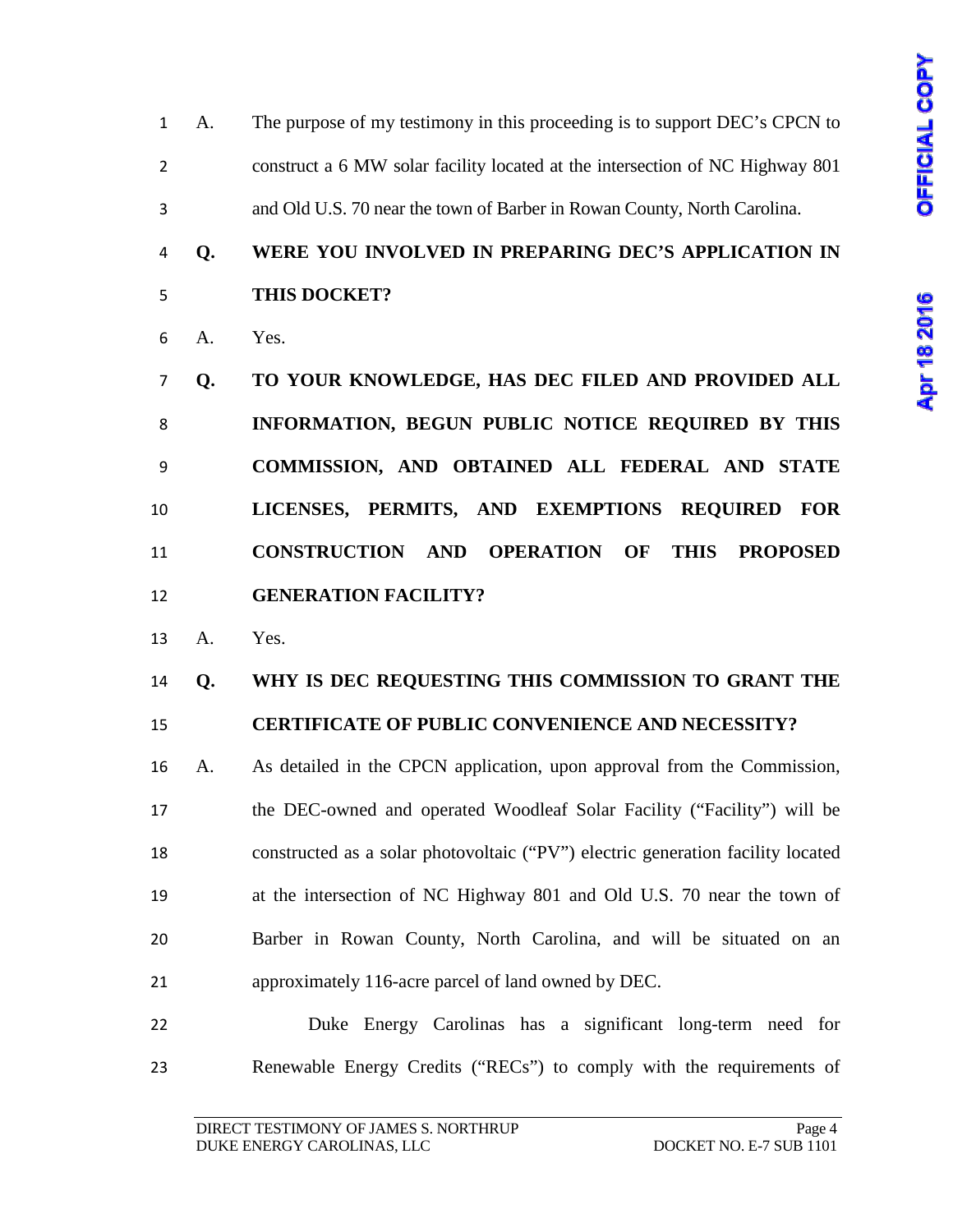North Carolina's Renewable Energy and Energy Efficiency Portfolio Standard ("REPS"). Pursuant to N.C. Gen. Stat. § 133.8, DEC, as an electric supplier, is required to comply with the overall REPS requirement of RECs equivalent to 6% in 2015, 10% in 2018, and 12.5% in 2021 and thereafter.

 To meet its long-term, overall REPS obligation of 12.5% of North Carolina retail sales in 2021 (and continuing annually thereafter), DEC must procure approximately an additional 670,000 RECs in 2019, with that amount growing to three million RECs by 2020. DEC's current and projected future compliance position already accounts for utilization of cost-effective energy efficiency savings and out-of-state RECs to meet portions of that future compliance need.

 The DEC 2015 Integrated Resource Plan specifies that the Company fully expects solar resources to contribute to DEC's REPS compliance efforts beyond the solar set-aside minimum threshold for REPS. Through DEC's compliance procurement efforts to date, it will be able to meet its long-term solar set-aside requirements. Solar resources, however, are cost-competitive with other DEC renewable resources in the general requirements category, and DEC continues to procure solar RECs to meet its long-term overall obligation due to that relative cost-effectiveness. The Facility represents a unique opportunity for DEC to procure these cost effective RECs for purposes of complying with REPS beginning in the 2016-2017 timeframe.

 The total installed cost of the Facility compares favorably with the projects selected from the February 2014 DEC-DEP joint RFP, including